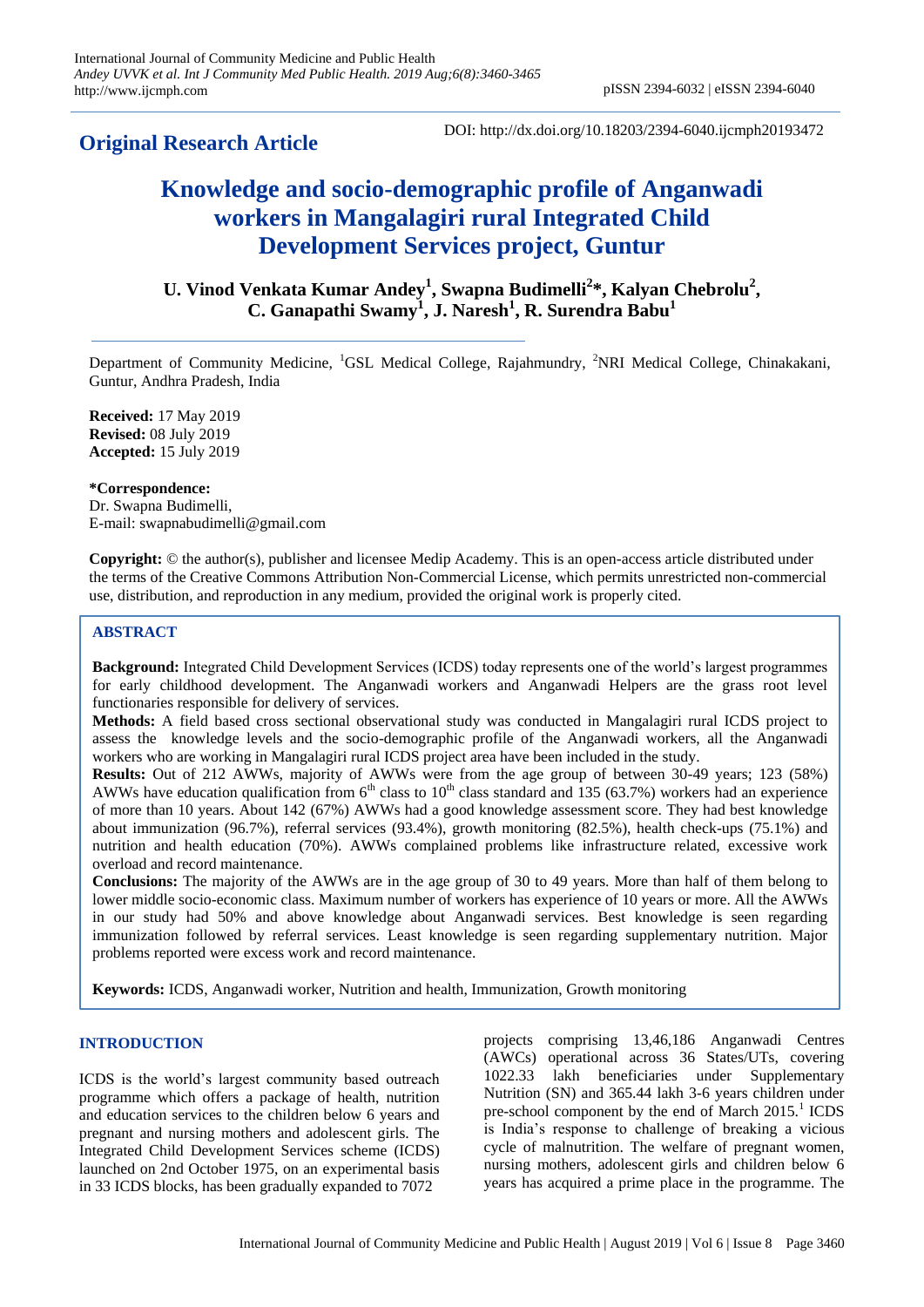programme is a package of six services viz., supplementary nutrition, immunization, health check-up, referral services, and nutrition and health education for mothers/pregnant mothers, nursing mothers and to adolescent girls (kishoris). The Constitution of India itself provides a framework for care and protection of women and children. Article 47 of the Directive Principles of State Policy States that "The state shall regard the raising of the level of nutrition and the standard of living of its people and the improvement of public health as among its primary duties and, in particular, the state shall endeavour to bring about prohibition of the consumption except for medicinal purposes of intoxicating drinks and of drugs which are injurious to health".<sup>2</sup>

ICDS is India's response to challenge of breaking a vicious cycle of malnutrition, inter-related needs of children below 6 years of age, pregnant women, lactating mother and adolescent girls in a comprehensive manner. The outreach of ICDS in recent years has increased enormously owning to increased government budgetary allocation to ICDS. Various international agencies such as UNICEF, World Bank, CARE India, USAID and many others have supported ICDS in improving quality services. Many new projects and several initiatives were taken to improve quality, the goal being universalization with quality. Training programs for ICDS functionaries has improved over the years, upgrading their skills at the field level. $3$  Various studies in recent past has revealed that implementation of services under ICDS are not up to satisfactory standards and still more efforts are needed for improving the quality of services for the successful achievement of expected targets.<sup>4</sup>

Guntur district is one of the 13 districts in the southern state of Andhra Pradesh on the east coast of Bay of Bengal. The district has a coastline of around 100 kilometres. Guntur district covers an area of  $11,391$  km<sup>2</sup>, and has a population of 4,889,230 of which 33.89% is urban as per the 2011 Census. The Krishna river forms the north-eastern and eastern boundary of the district, separating Guntur District from Krishna District. The district is bounded on the southeast by the Bay of Bengal, on the south by Prakasam District, on the west by Mahbubnagar District, and on the northwest by Nalgonda District. It is divided into 4 revenue divisions and 57 mandals for ease of administration.<sup>5</sup> With this background, the present study is carried out in Guntur district to assess the knowledge of Anganwadi workers (AWWs) and the operational problems faced by them. An attempt is also made to find out the availability of infrastructure and logistics for AWCs under ICDS and to find out the efficiency of Anganwadi centres in providing service to beneficiaries.

## **METHODS**

A field based cross sectional observational study was conducted in Mangalagiri rural ICDS project area of Guntur district, Andhra Pradesh, for a period of six months between October 2015 to March 2016, to assess the knowledge levels and the socio-demographic profile of the Anganwadi workers. A total of 237 Anganwadi centres were functioning in the project area. Out of these, 10 Anganwadi centres do not have Anganwadi workers in place, which are being run by the Anganwadi workers of the adjacent centres. After excluding those AWWs who were not available/ unwilling to participate, a total of 212 Anganwadi workers were included in the study. Their knowledge was assessed by interviewing them using a pre-designed pre-tested semi-structured schedule, only after taking an informed consent from the participants. Institutional Ethical Clearance was obtained prior to the commencement of the study. The data was entered in Microsoft Excel. Statistical analysis was done by using percentages and Chi square test. Epi Info software version 7.1.5 was used for calculation of Chi square test and p value.

## **RESULTS**

In the study group (n=212), 124 AWWs belonged to the lower middle socio-economic class, having good and very good knowledge regarding Anganwadi services in 60.48% and 32.26% of AWWs respectively and 55 AWWs belonged to the lower socio economic class having good and very good knowledge regarding Anganwadi services in 83.64% and 14.55% respectively, followed by middle class (Table 1 and Figure 5).

Out of 212 AWWs in the study, 135 AWWs were having work experience of more than 10 years, having good and very good knowledge about Anganwadi services in 69.63% and 27.41% of AWWs respectively and the remaining 77 AWWs having work experience of less than 10 years with 62.34% of AWWs having good and 27.27% of AWWs having very good knowledge (Table 2 and Figure 6).

In this study 86 AWWs falls under the age group ranging from 30 to 39 years and 77 AWWs belong to 40 to 49 age group followed by 32 AWWs belonging to 50 to 59 age group and only 3 AWWs belong to 60 and above age group (Figure 1).

In this study 86 AWWs were aged between 30 to 39 years. Those having good and very good knowledge regarding Anganwadi services were 59.30% and 32.56% respectively, and 77 AWWs were aged between 40 to 49 years age group with 68.83% AWWs having good and 27.27% AWWs having very good knowledge regarding Anganwadi services and only 3 AWWs were aged 60 years and above group, having good knowledge regarding Anganwadi services (Table 3 and Figure 7).

In the present study, majority of the AWWs 209 (98.6%) were having education qualification of 10th class and above, out of which 58 (27.4%) of AWWs are having degree qualification (Figure 2).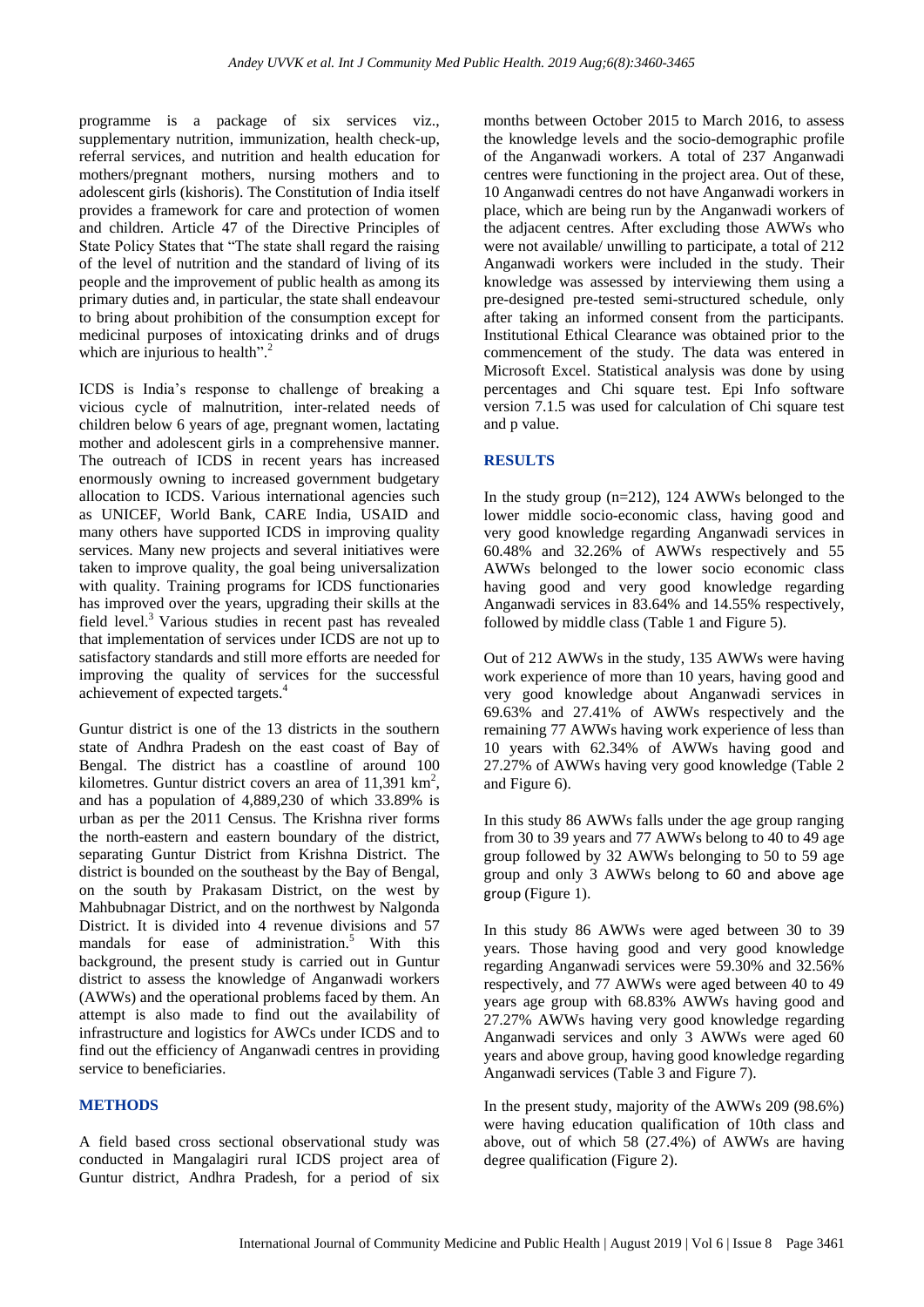In this study majority of Anganwadi workers i.e. 135 were having work experience of more than 10 years (Figure 3).

## **Table 1: Socio-Economic status versus knowledge of Anganwadi services (n=212).**

| Socio-                       | <b>Knowledge</b><br><b>Total</b> |       |                     |       |
|------------------------------|----------------------------------|-------|---------------------|-------|
| economic<br><b>status</b>    | Aver<br>age                      | Good  | <b>Very</b><br>Good |       |
| <b>Below</b><br>poverty line | 0                                | 2     | 0                   | 2     |
| (% )                         | 0                                | 100   | $\theta$            | 100   |
| <b>Lower class</b>           | 1                                | 46    | 8                   | 55    |
| (% )                         | 1.82                             | 83.64 | 14.55               | 100   |
| <b>Lower middle</b>          | 9                                | 75    | 40                  | 124   |
| (% )                         | 7.26                             | 60.48 | 32.26               | 100   |
| <b>Middle</b>                | 2                                | 19    | 8                   | 29    |
| (% )                         | 6.90                             | 65.52 | 27.59               | 100   |
| <b>Higher</b><br>middle      | 0                                | 0     | 2                   | 2     |
| (% )                         | 0.00                             | 0.00  | 100.0               | 100.0 |
| Total                        | 12                               | 142   | 58                  | 212   |
| (% )                         | 5.66                             | 66.98 | 27.36               | 100   |

Chi square-15.82, degree of freedom-8, probability-0.0449.

## **Table 2: Years of completed service versus knowledge of the AWWs (n=212).**

|                 | <b>Knowledge</b> |       |                     |              |  |
|-----------------|------------------|-------|---------------------|--------------|--|
| <b>Service</b>  | Average          | Good  | <b>Very</b><br>Good | <b>Total</b> |  |
| $<$ 10 years    | 8                | 48    | 21                  | 77           |  |
| (% )            | 10.39            | 62.34 | 27.27               | 100          |  |
| $\geq$ 10 years |                  | 94    | 37                  | 135          |  |
| (% )            | 2.96             | 69.63 | 27.41               | 100          |  |
| <b>Total</b>    | 12               | 142   | 58                  | 212          |  |
| %               | 5.66             | 66.98 | 27.36               | 100          |  |

Chi square-5.1674, degree of freedom-2, Probability-0.0755.



**Figure 1: Age distribution of the AWWs (n=212).**

## **Table 3: Age of the AWWs vs their knowledge (n=212).**

| Age       | <b>Knowledge</b> |       |                     | <b>Total</b> |
|-----------|------------------|-------|---------------------|--------------|
| Group     | Average          | Good  | <b>Very</b><br>Good |              |
| $20 - 29$ | $\theta$         | 11    | 3                   | 14           |
| (% )      | 0.00             | 78.57 | 21.43               | 100.0        |
| $30 - 39$ | 7                | 51    | 28                  | 86           |
| (% )      | 8.14             | 59.30 | 32.56               | 100.0        |
| 40-49     | 3                | 53    | 21                  | 77           |
| (% )      | 3.90             | 68.83 | 27.27               | 100.0        |
| $50 - 59$ | 2                | 24    | 6                   | 32           |
| (% )      | 6.25             | 75.00 | 18.75               | 100.0        |
| 60 &      | $\theta$         | 3     | 0                   | 3            |
| above     |                  |       |                     |              |
| (% )      | 0.00             | 100   | 0.00                | 100.0        |
| Total     | 12               | 142   | 58                  | 212          |
| (% )      | 5.66             | 66.98 | 27.36               | 100.0        |

Chi square-6.9294, degree of freedom-8, probability-0.5443.



**Figure 2: Distribution of AWWs based on Education (n=212).**



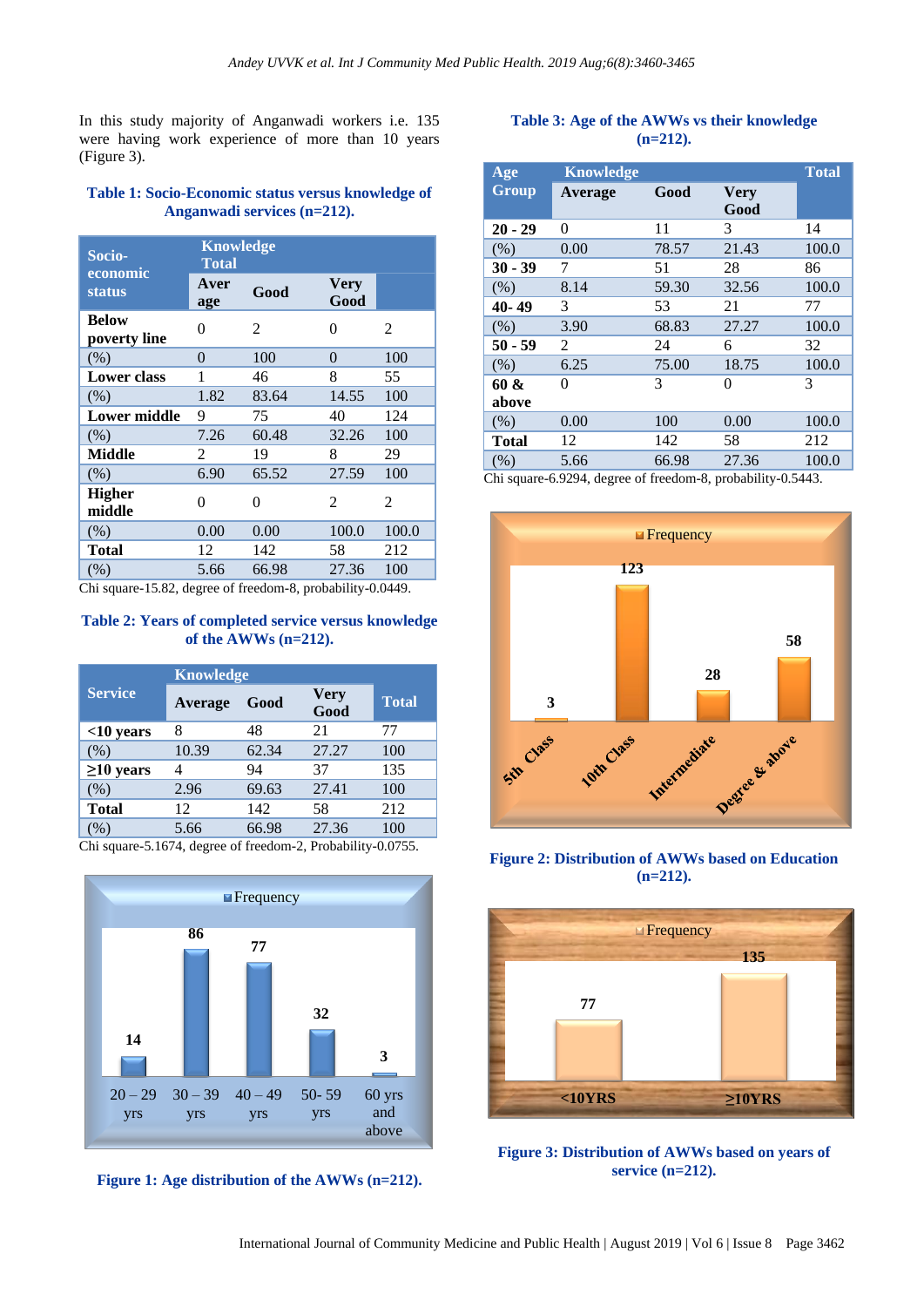

**Figure 4: Distribution of knowledge of AWWs regarding different services provided.**



## **Figure 5: Distribution of knowledge versus socioeconomic status.**



**Figure 6: Distribution of experience vs knowledge.**



#### **Figure 7: Distribution of age group versus knowledge.**

AWWs in the present study had best knowledge regarding immunization (96.7%), followed by referral services (93.4%), growth monitoring (82.5%), health check-up (75.1%), nutrition and health education (70.2%) and least knowledge regarding supplementary nutrition (45.7%) (Figure 4).

#### **DISCUSSION**

#### *Age of the AWWs*

More than three-fourths (n=163, 76.9%) of the AWWs, who were made part of the study, were aged between 30 to 49 years (Figure 1). Meenal et al, observed that of the 28 AWCs studied, 39.28% of AWWs were in the age group of 41-50 years, 25% each in the age group of 31-40 years and more than 50 years in the urban ICDS block of Aurangabad city.<sup>5</sup> Patil et al, in 2 ICDS blocks of Aurangabad district observed that maximum number of workers, 17(34.69%) were in the age group of 41-50 years, 14 (28.57%) in the age group of 31-40 years, lowest number i.e., 6 (12.2%) belonged to the age group of 20-30 years. $6$ 

#### *Education of the AWWs*

In the present study, majority of the AWWs 209 (98.6%) having education qualification of 10th class and above. out of which 58 (27.4%) of AWWs are having degree qualification (Figure 2). Manzoor , Khurshid revealed that 70% of the 50 AWWs in their study in district Ganderbal of Kashmir were matriculate.<sup>7</sup> Parmar et al, observed that 26.7% of AWWs by education were 10th passed, 43.3% were 12th passed, 30% had education up to graduation level and above, among the 30 AWWs studied in 3 urban ICDS blocks of Ahmedabad district.<sup>8</sup>

#### *Work experience of AWWs*

In the present study majority i.e., 135 (63.7%) AWWs were having an experience of 10 years and more (Figure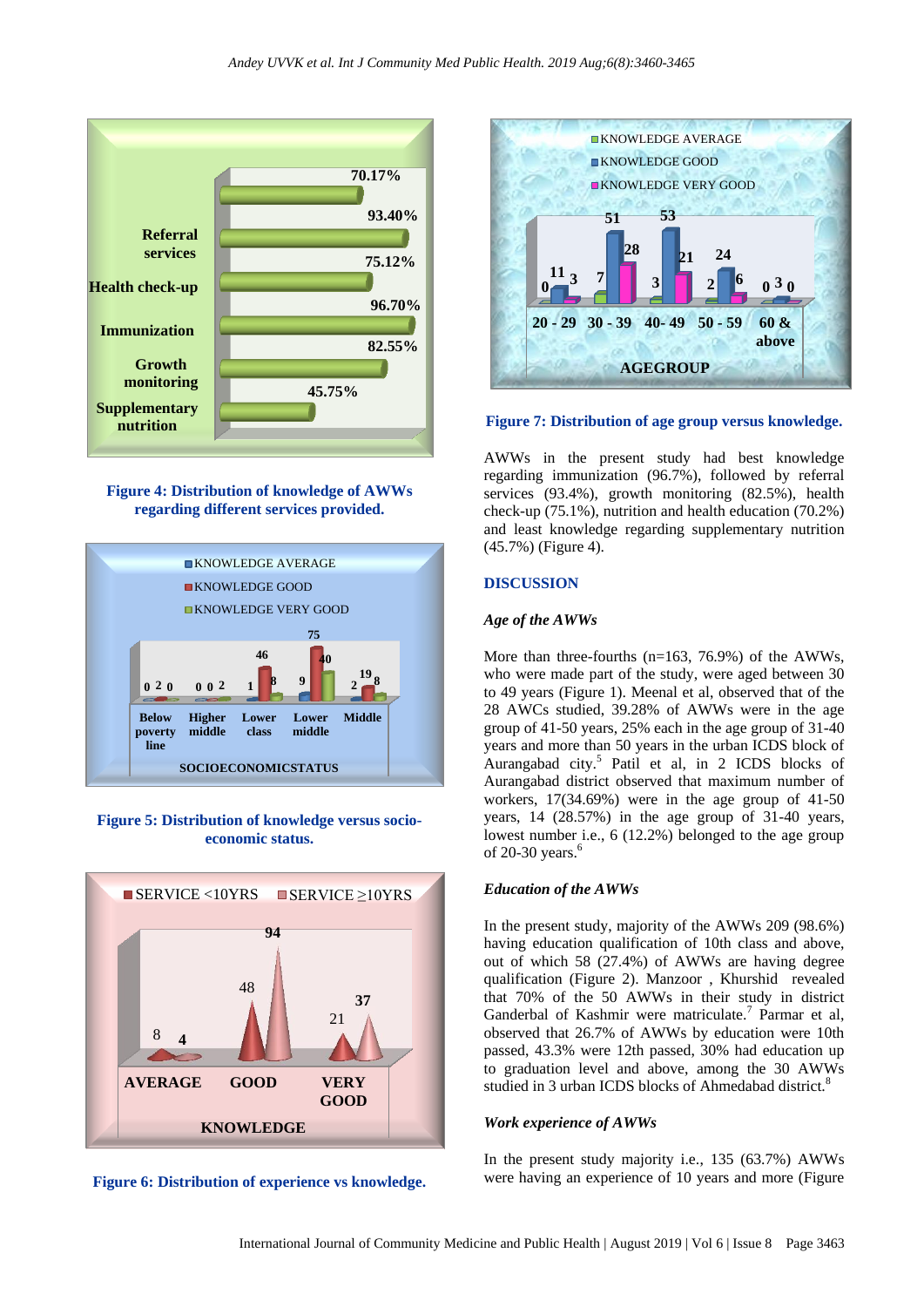3). Nagaraj et al, study states that majority (54.05%) of the AWWs had work experience of  $10-13$  years.<sup>9</sup> Thakur K et al, observed that 27.7% of the 60 AWWs studied in selected ICDS blocks of District Mandi were having a work experience more than 10 years.<sup>10</sup>

## *Knowledge of AWWs regarding various services provided at AWCs*

AWWs in the present study had best knowledge regarding immunization (96.7%), followed by referral services (93.4%), growth monitoring (82.5%), health check-up (75.1%), nutrition and health education (70.2%) and least knowledge regarding supplementary nutrition (45.7%) (Figure 4). Kular study done in Barnala district observed that of the 30 AWCs studied, 54.66% AWWs have best knowledge about the component of immunization, while only 16.66% AWWs have knowledge about referral services.<sup>11</sup> Tripathy et al, in a cross-sectional study done in 66 AWCs in the year 2010 in Mangalore taluk of Karnataka, observed that preschool education, house visits/surveys, and recordkeeping were perceived as the 3 most important activities by 92.4%, 60.6% and 57.6% AWWs respectively.<sup>12</sup>

## *Distribution of knowledge vs socio- economic status*

Socio- economic status is found to have a great influence on the knowledge of the AWWs, which was found to be statistically significant (p=0.0449). Higher the socioeconomic status of the AWW, higher was their knowledge (Table 1 and Figure 5).

## *Distribution of experience vs knowledge*

Experience of the AWWs is not having any statistical significance with their knowledge (p=0.075) (Table 2 and Figure 6).

## *Distribution of age group vs knowledge*

Age of the AWWs has no impact on the knowledge levels of the AWWs. The association between them was found statistically insignificant (p=0.5443) (Table 3 and Figure 7).

## **CONCLUSION**

More than 50% of the AWWs in the current study were having adequate knowledge regarding their work, best being immunization and least knowledge being about supplementary nutrition.

AWWs have poor knowledge regarding supplementary nutrition which will affect nutrition education activities among the beneficiaries. Corrective actions must be undertaken by means of regular continuing education and field-based refresher training programmes for Anganwadi workers to update their knowledge and skills, including their communication skills.

## **ACKNOWLEDGEMENTS**

The authors were grateful to all the CDPO, AWWs and supervisors, who had participated in the study. We thank to Dr. TSR Sai, Dr. TSS Manidhar, Dr. N Samson, Dr. Naga Tulasi, Dr. Vinay Babu, Dr. Prabhakar, Dr. U. Prasada Rao, Dr. Kiran, K Naga Saritha and Dr. Sambasiva Rao for their constant motivation and support.

*Funding: No funding sources Conflict of interest: None declared Ethical approval: The study was approved by the Institutional Ethics Committee*

## **REFERENCES**

- 1. Integrated Child Development Services (ICDS) Scheme. Ministry of Women and Child Development, Government of India. Available at [http://icds-wcd.nic.in/icds/icds.aspx.](http://icds-wcd.nic.in/icds/icds.aspx) Accessed 1 October 2016.
- 2. Ministry of Human Resource Development, Government of India. Available at http://mhrd.gov.in/directive-principles-ofstatepolicy. Accessed 1 October 2016.
- 3. Research on ICDS: An Overview. National Institute of Public Cooperation and Child Development 5. Siri Institutional Area, Hauz Khas, New Delhi.
- 4. Barman NR. Functioning of Anganwadi centre under ICDS scheme: An evaluative study, Jorhat, Assam. DCWC Research Bulletin. 2001; 13: 87.
- 5. Meenal MT, Kuril BM, Doibale MK, Goel Naveen K. Knowledge of Anganwadi workers and their problems in an urban ICDS block. J Med Col Chandigarh. 2011;1:15-19.
- 6. Patil SB, Doibale MK. Study of profile, knowledge and problems of Anganwadi Workers in ICDS blocks: a cross sectional study. Online J Health Allied Sci. 2013;12:1-3.
- 7. Manzoor S, Khurshid S. Assessment of knowledge of Anganwadi workers and their problems in District Ganderbal of Kashmir. Acme Int J Multidisciplinary Res. 2014;2:109-13.
- 8. Parmar M, Patel S, Rathod S, Patel N, Ninama K. Knowledge of Anganwadi worker about integrated child development services (icds): a study of urban blocks in Ahmedabad District of Gujarat. Int J Multidisciplinary Res Develop. 2015;2:170-4.
- 9. Nagaraj GM, Muninarayana C, Anil NS, Avishankar S. The profile of anganwadi workers and their working conditions in Kolar District. Indian J Practising Doc. 2011;6:7-10.
- 10. Thakur K, Chauhan HS, Gupta NL, Thakur P, Malla D. A study to assess the knowledge & practices of Anganwadi workers & availability of infrastructure in ICDS Program, at District Mandi of Himachal Pradesh. Res Hub-Int Multidisciplinary Res J. 2015;2:1-6.